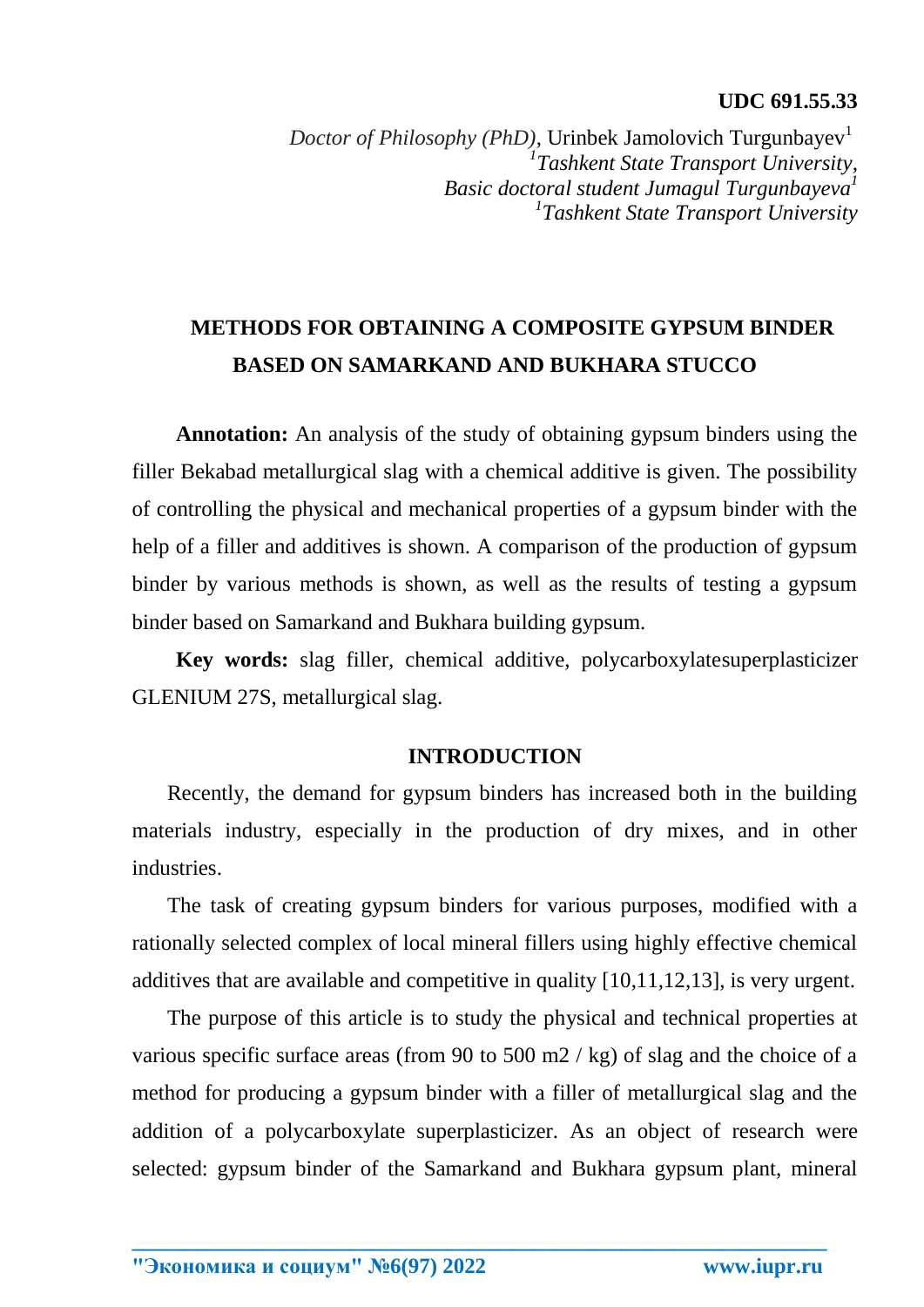filler slag of the Bekabad metallurgical plant with the addition of polycarboxylate superplasticizer GLENIUM 27S [4,2,6,18,20,21].

The studies were carried out using modern methods of physical and mechanical research, the analysis of the physical and technical properties of Bukhara and Samarkand stucco with a filler of metallurgical slag and a plasticizing additive was carried out [3, 16].

## **MATERIALS AND METHODS**

Getting stucco is possible in various ways from raw materials of different fractional composition [1-6], while in order to achieve the required properties, the optimal mode of heat treatment must be selected. Since gypsum compositions can use stucco obtained by different methods (and, therefore, having differences in phase composition and properties), it was necessary to carry out comparative tests of the properties of the composition obtained on the basis of such binders.

To study and compare the properties of gypsum compositions based on Samarkand and Bukhara stucco, compositions were prepared, which contained 20% of the Bekabad metallurgical slag with different specific surface area (from 90 to 500 m2 / kg).

The results of the experiments are shown in tables 1 and 2.

Table 1.

| Sailiai Kaliu Stucco                                 |                     |                   |        |                     |      |  |  |
|------------------------------------------------------|---------------------|-------------------|--------|---------------------|------|--|--|
|                                                      |                     |                   |        |                     |      |  |  |
| Specific<br>metallurgical slag<br>surface, $m2 / kg$ | Normalden<br>sity,% | Settingtime, min. |        | Compressivestrength |      |  |  |
|                                                      |                     | <b>Start</b>      | theend | MPa                 | $\%$ |  |  |
|                                                      | 56                  |                   |        | 6.2                 | 10   |  |  |
| 90                                                   | 55                  |                   |        | 6.1                 | 9.6  |  |  |
| 150                                                  | 56                  |                   |        | 6,1                 | 9.6  |  |  |
| 300                                                  | 56                  |                   |        | 6.4                 | 10.6 |  |  |
| 500                                                  | 57                  |                   | 14     | 6.8                 |      |  |  |

**\_\_\_\_\_\_\_\_\_\_\_\_\_\_\_\_\_\_\_\_\_\_\_\_\_\_\_\_\_\_\_\_\_\_\_\_\_\_\_\_\_\_\_\_\_\_\_\_\_\_\_\_\_\_\_\_\_\_\_\_\_\_\_\_**

Physical and technical properties of the binder obtained on the basis of the Samarkand stucco

Table 2.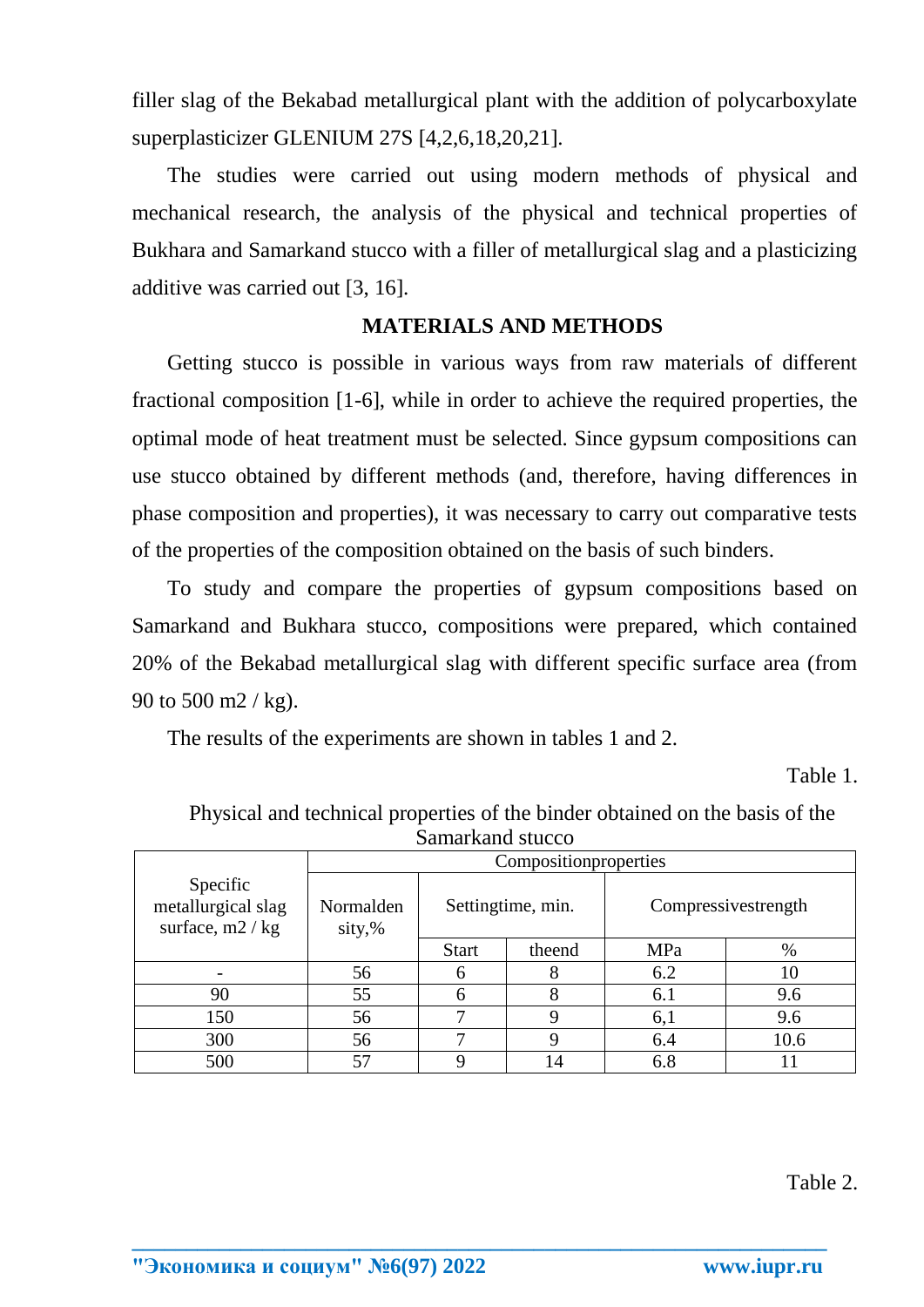| ouuco                                                |                       |                   |        |                     |    |  |  |  |
|------------------------------------------------------|-----------------------|-------------------|--------|---------------------|----|--|--|--|
| Specific<br>metallurgical slag<br>surface, $m2 / kg$ | Compositionproperties |                   |        |                     |    |  |  |  |
|                                                      | Normalden<br>sity,%   | Settingtime, min. |        | Compressivestrength |    |  |  |  |
|                                                      |                       | <b>Start</b>      | theend | MPa                 | %  |  |  |  |
|                                                      | 46                    |                   |        | 7.2                 | 10 |  |  |  |
| 90                                                   | 50                    |                   |        | 7.2                 | 10 |  |  |  |
| 150                                                  | 51                    |                   |        | 7.5                 |    |  |  |  |
| 300                                                  |                       |                   |        | 7.9                 | 12 |  |  |  |
| 500                                                  |                       |                   |        | 8.2                 |    |  |  |  |

Physical and technical properties of a binder obtained on the basis of Bukhara stucco

The analysis of the results obtained showed that the general regularities of changes in the properties of gypsum compositions, regardless of the type of binder on the basis of which they were obtained (Samarkand and Bukhara stucco), remain: with a constant amount of slag, the water demand and setting time of the binder, regardless of the specific surface area of the additive, practically do not change. In this case, with an increase in the specific surface area of the used slag, an increase in the strength of the gypsum stone is observed[22-25].

Comparative studies of the properties of binders obtained on the basis of the Samarkand and Bukhara gypsums showed the following: the water demand of the composition prepared on the gypsum of a more homogeneous phase composition is 5% lower, the setting time practically does not change, and the strength of the gypsum stone increases by 0.5 times. It should be noted that if, in order to increase the strength of gypsum stone by 11%, it is necessary to introduce slag with a specific surface area of 500  $m^2$  / kg in the composition of Samarkand gypsum, then when using Bukhara gypsum, it is sufficient to grind it to a specific surface area of  $150 \text{ m}^2$  / kg. This will reduce the energy consumption for grinding the additive.

The use of a filler with a specific surface area of 300 and 500  $m^2$  / kg in a binder obtained according to the optimal mode increases the strength of gypsum stone by 12 and 17%, respectively. The choice of the specific surface area of the slag should be based on the required properties of the composite gypsum binder.

# **RESULTS AND DISCUSSION**

**\_\_\_\_\_\_\_\_\_\_\_\_\_\_\_\_\_\_\_\_\_\_\_\_\_\_\_\_\_\_\_\_\_\_\_\_\_\_\_\_\_\_\_\_\_\_\_\_\_\_\_\_\_\_\_\_\_\_\_\_\_\_\_\_**

Based on the above, the following conclusions were drawn: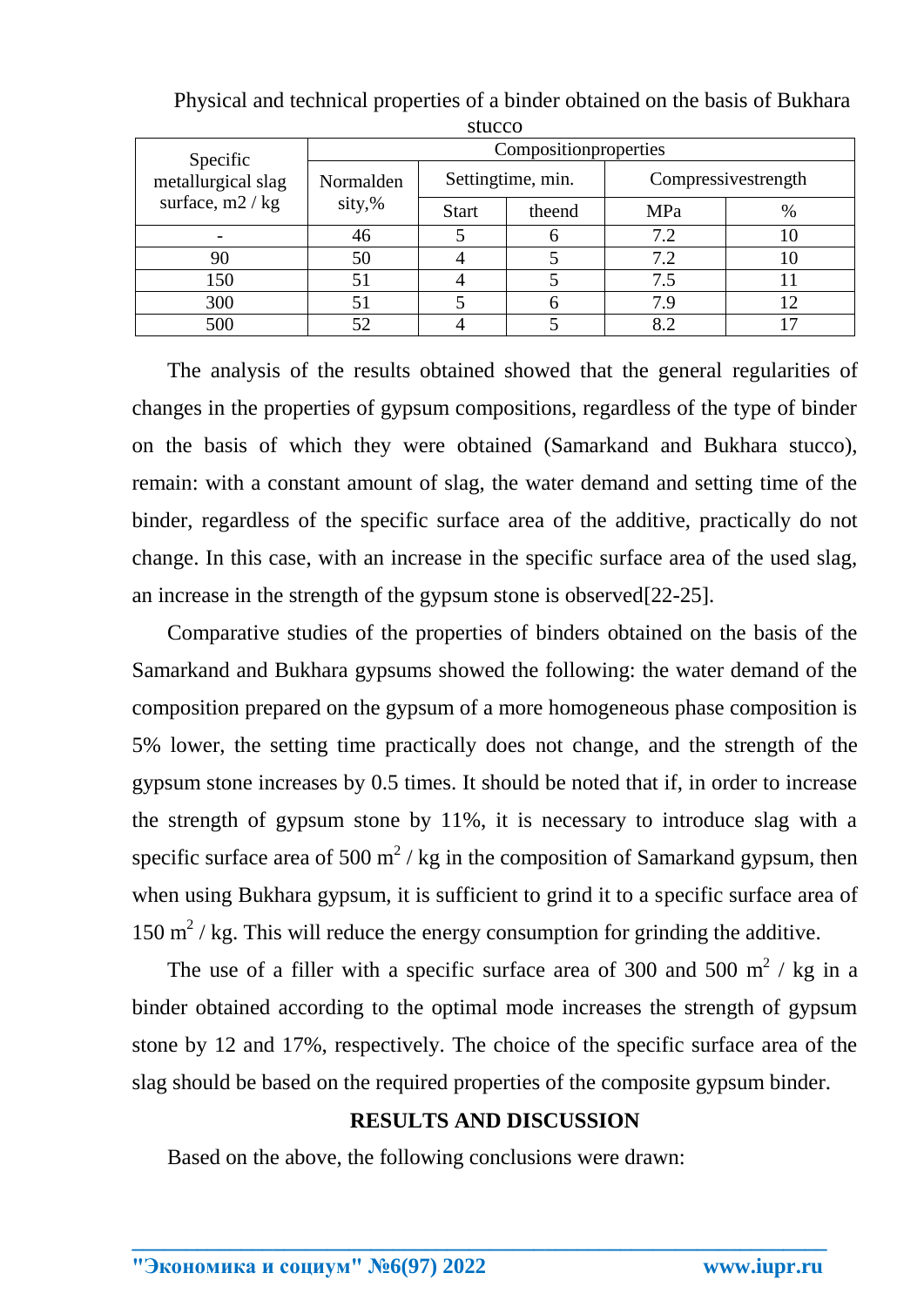- regardless of the type of binder (Samarkand or Bukhara gypsum), on the basis of which gypsum compositions modified with slag were obtained, the general regularities of changes in their properties remain: with the introduction of a filler of various specific surface areas, the water demand and setting time of the binder do not change, the strength of the gypsum stone increases with an increase specific surface area of the additive;

- gypsum compositions made on a binder of a more homogeneous phase composition have a lower water demand (there is a decrease in the normal density by 5% compared to the binder on the Samarkand gypsum) and, as a result of hardening, form a more durable gypsum stone (strength increases by 0.5 times);

- the use in the composition of the gypsum binder, obtained according to the optimal mode, slag with a specific surface area of 150, 300 and 500  $m^2$  / kg increases the strength of the gypsum stone by 11, 12 and 17%, respectively, while to achieve the effect of increasing the strength, it is sufficient to grind the additive to the specific surface of 150  $m^2$  / kg (when using Samarkand stucco) not less than 500 m<sup>2</sup> / kg), which will reduce energy consumption for grinding the filler.

One of the factors affecting the physical and technical properties of gypsum binders is the method of its production. The choice of the method of introducing slag into plaster of paris (Bukhara). Three methods of obtaining gypsum compositions were considered, depending on the preparation of the mineral additive:

The first method involves heat treatment of gypsum stone to hemihydrate, grinding it to medium fineness and further mixing with pre-ground to zero residue on a sieve No. 008 metallurgical slag (20%) and GLENIUM 27S (1%) (Fig. 1).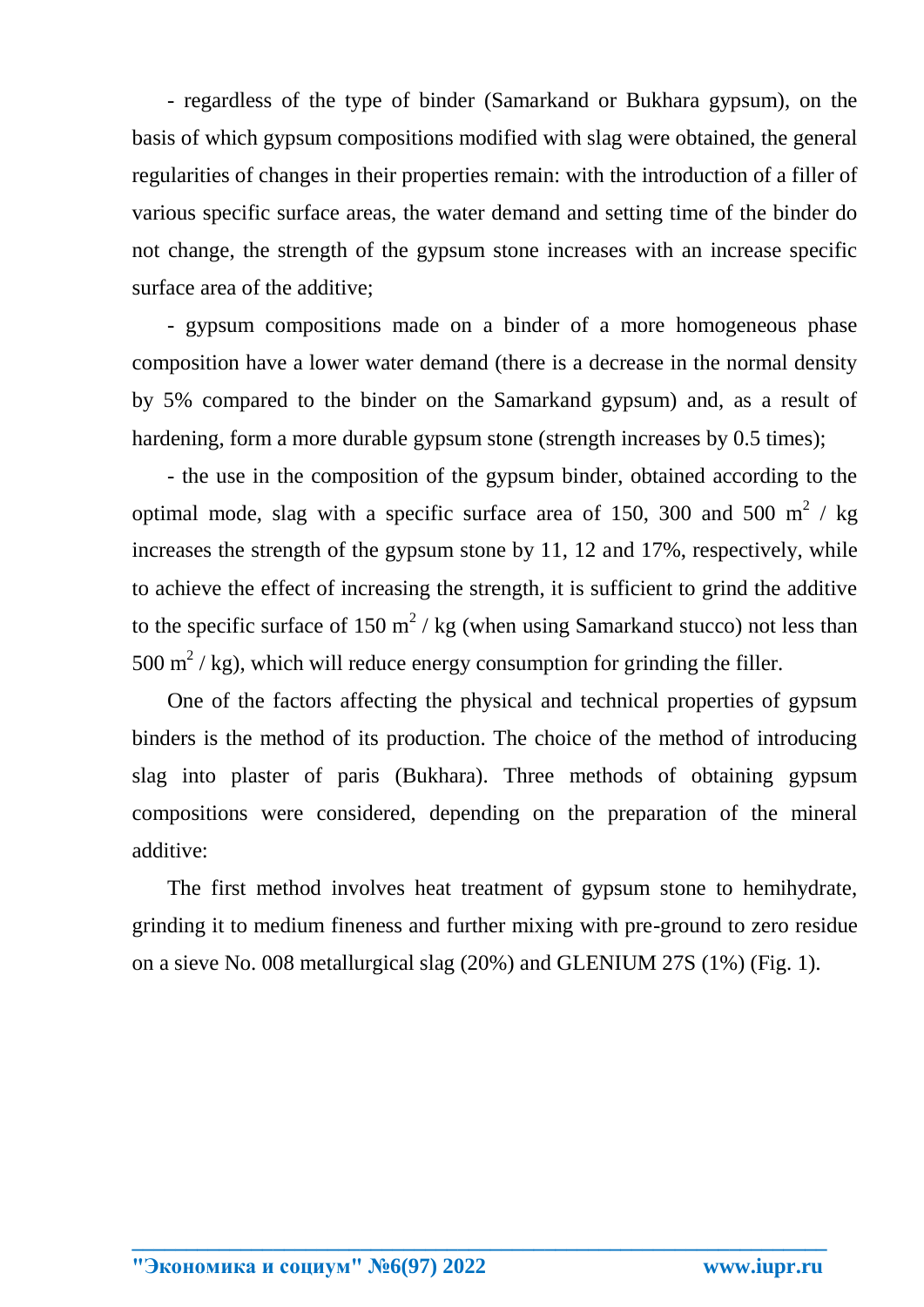

Fig. 1. Obtaining a composite gypsum binder according to the first method

The second method involves heat treatment of the raw mixture consisting of gypsum stone and slag (20%) and GLENIUM 27S (1%), previously ground together to zero residue on a sieve No. 008, followed by grinding the heat treatment products to medium fineness (Fig. 2)



Fig. 2. Obtaining a composite gypsum binder according to the second method

The third method involves heat treatment of the raw mixture consisting of gypsum stone, slag (20%), superplasticizer GLENIUM 27S (1%), followed by grinding the heat treatment products to medium fineness (Fig. 3).

**\_\_\_\_\_\_\_\_\_\_\_\_\_\_\_\_\_\_\_\_\_\_\_\_\_\_\_\_\_\_\_\_\_\_\_\_\_\_\_\_\_\_\_\_\_\_\_\_\_\_\_\_\_\_\_\_\_\_\_\_\_\_\_\_**

.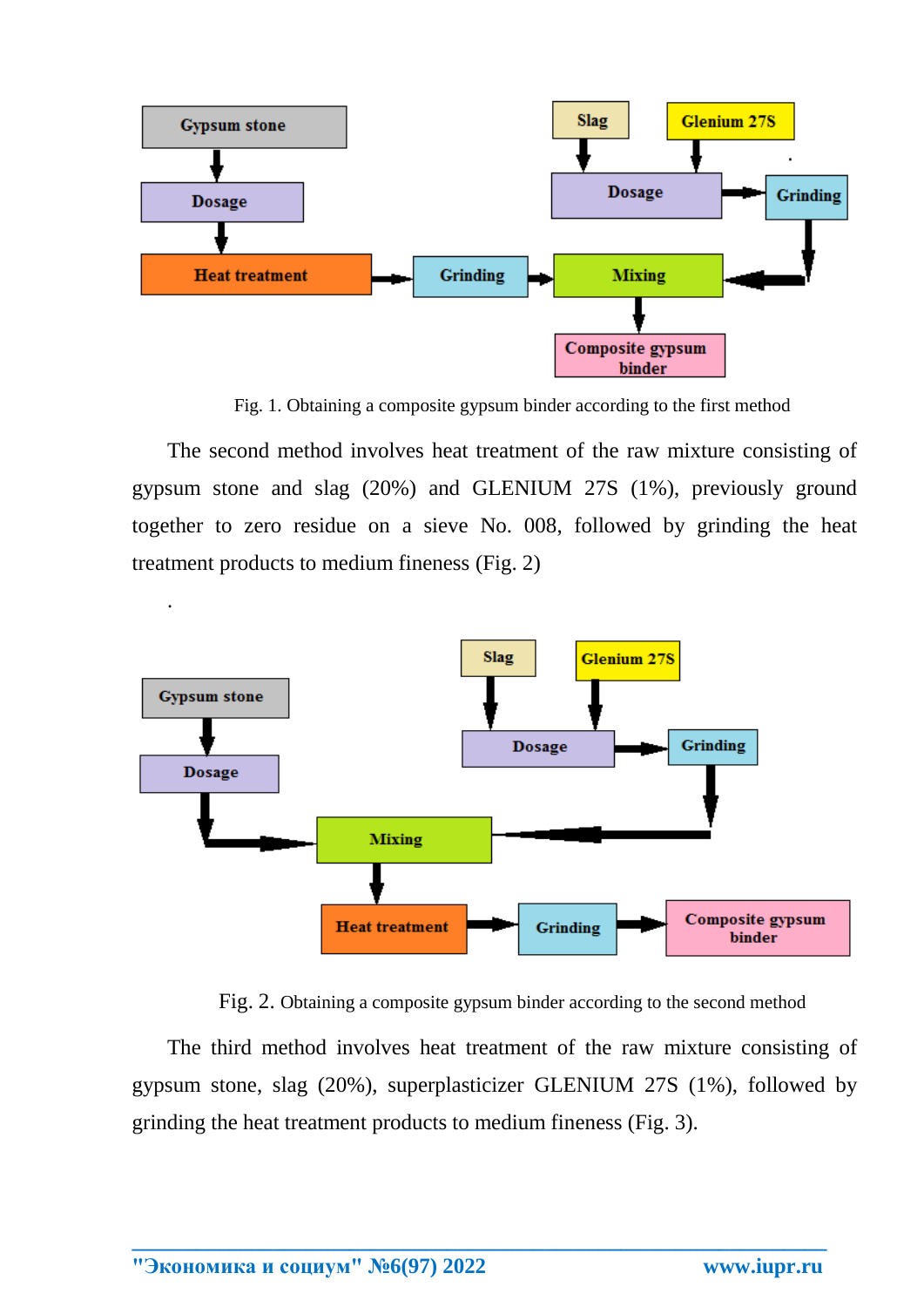

Fig. 3. Obtaining a composite gypsum binder according to the third method

The binder composition obtained by the second method was taken as a control one.

The results of determining the physical and technical properties of the composition depending on the method of combining GLENIUM 27S, metallurgical slag and gypsum stone are shown in (Table 3).

## **Table 3.**

|            | Properties of a composite gypsum binder |                         |     |                                              |           |  |  |
|------------|-----------------------------------------|-------------------------|-----|----------------------------------------------|-----------|--|--|
| No.<br>way | Normal<br>density,%                     | Timing<br>setting, min. |     | Tensile strength<br>with compression (at the | Density,% |  |  |
|            |                                         | <b>Start</b>            | End | age of 28 days),%                            |           |  |  |
| Control.   | 47                                      | 10                      | 12  | 13.0                                         | 10        |  |  |
|            | 40                                      |                         | 6   | 13.8                                         | 10.6      |  |  |
|            | 40                                      |                         | 6   | 14.5                                         | 12        |  |  |
|            | 40                                      |                         |     | 13.4                                         | 10.3      |  |  |

Influence of the method of introduction of the superplasticizer GLENIUM 27S on the physical and technical properties of binder and gypsum stone based on it

The analysis of the properties of the obtained compositions showed that regardless of the method of introducing the GLENIUM 27S superplasticizer into the composition, the water demand of the binder decreases by 7%, the setting time is accelerated from 10 and 12 minutes (the control binder composition) at the beginning and end, respectively, to 4 and 6 minutes.

Any of the considered methods of using the GLENIUM 27S superplasticizer and slag additives can improve the strength and density of gypsum stone, therefore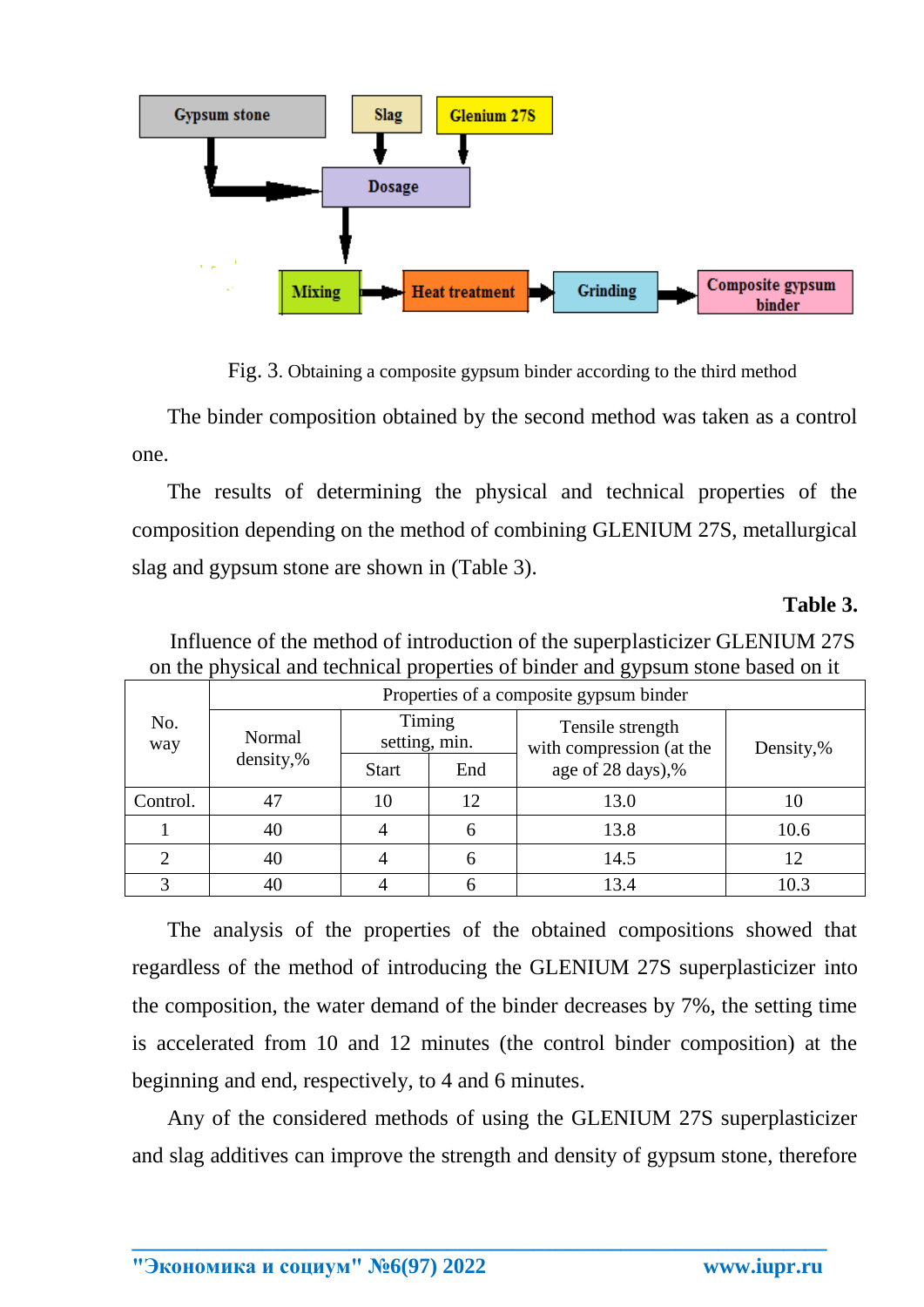the choice of the most acceptable should be based on the required properties and the availability of equipment.

An increase in the strength of gypsum stone by 13.8% and density by 10.6% is facilitated by the first method, which involves the separate production of the components of the mixture (stucco and modifier from metallurgical slag and GLENIUM 27S) and their subsequent mixing.

From the point of view of increasing the strength of the gypsum stone, the best performance is achieved with the second method. At the same time, the strength and density of the gypsum stone increase by 14.5 and 12%, respectively, and the components of the binder undergo both thermal and additional mechanical activation.

The third method, which excludes the operations of preliminary grinding of the slag and the GLENIUM 27S superplasticizer, is the simplest and most economical in terms of technology and equipment. The strength and density of the gypsum stone based on the gypsum composition obtained by the third method increase by 13.4 and 10.3%, respectively.

### **CONCLUSIONS**

Based on the above, the following conclusions were drawn:

- introduction of GLENIUM 27S superplasticizer together with metallurgical slag into the raw mixture before heat treatment allows to reduce the water demand of the binder, but accelerates the setting time; at the same time, the change in these indicators of properties does not depend on the method of introduction of the superplasticizer GLENIUM 27S;

- each of the considered schemes makes it possible to improve the physical and technical properties of gypsum stone based on the composition, therefore, the choice of the most acceptable of them should be based on the required property indicators and the availability of equipment;

- it has been shown that when using Bukhara stucco, the first method can be used, which assumes the separate production of components (stucco, modifier from slag and superplasticizer GLENIUM 27S), while the strength and density of the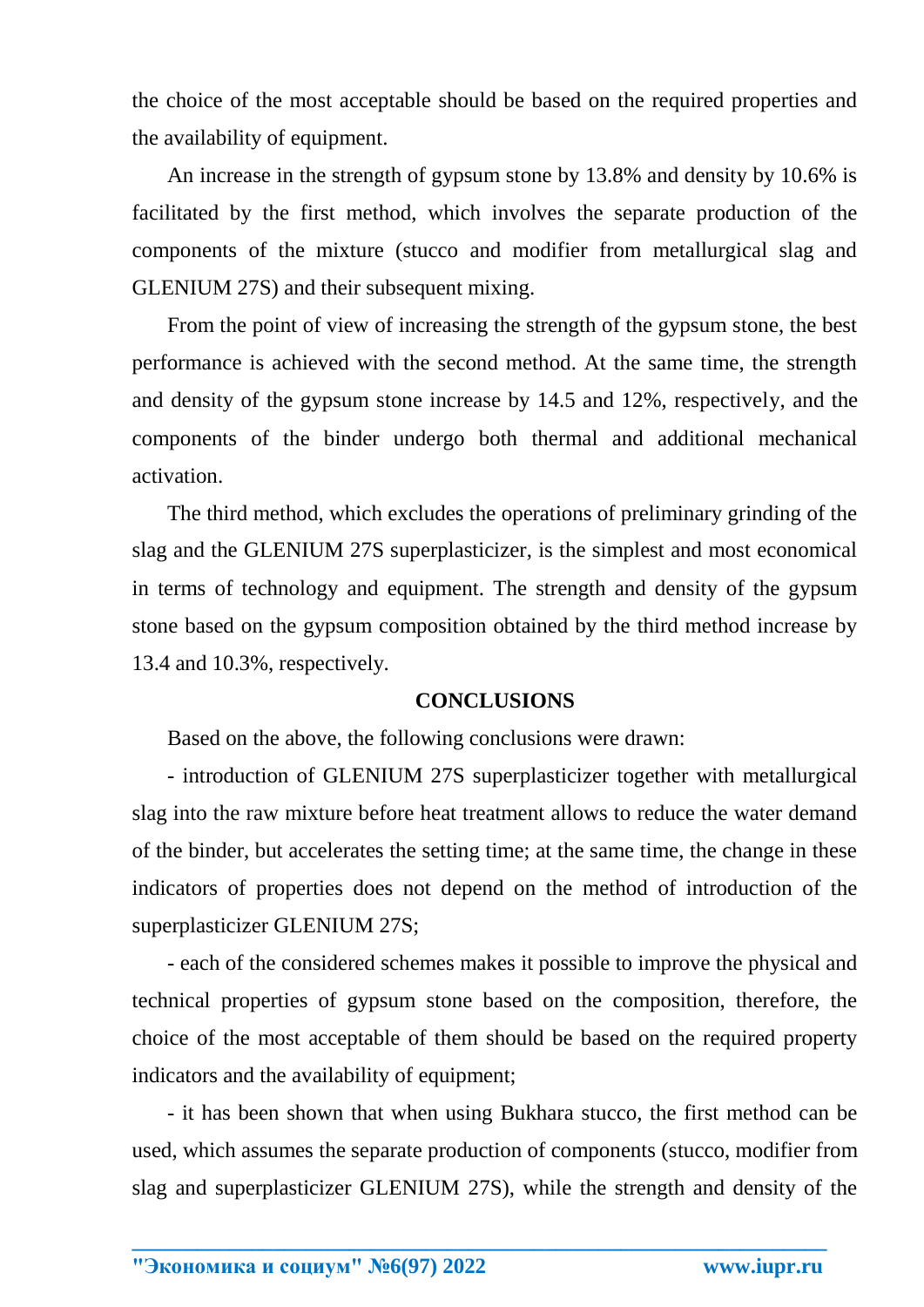gypsum stone increase in comparison with the control composition by 13.8 and 10.6%, respectively;

- it was found that the strength and density of a gypsum stone based on a binder obtained by the second method increases by 14.5 and 12%, respectively, compared with the control value;

- it is shown that the simplest from the point of view of the production technology is the third method, which makes it possible to exclude the operations of preliminary grinding of the components; the strength and density of the gypsum stone based on the composite gypsum binder obtained by the third method increases by 13.4 and 10.3%, respectively.

The established patterns of changes in the properties of binders depending on the method of their production, including the order of introduction of the mineral additive and superplasticizer, served as the basis for the development of a technological scheme for the production of a composite gypsum binder.

### **REFERENCES**

- 1. TU 21-02847757-1-90. Gypsum and anhydrite binders of increased water resistance. Technical conditions. Developed. Ivanitsky V.V., Ferronskaya A.B., Stambulko V.I. - State Association "Soyuzstroymaterialy" - 1990. – 11p.
- 2. Vernigorova V.N., Makridin N.I., SokolovaYu.A. Modern methods of studying the properties of building materials. M.: ASV. - 2003.- 240 p.
- 3. Mineral raw materials in Uzbekistan. Industry overview. Federal Office for Foreign Trade Information, Cologne / Berlin. - 1996.-16 p.
- 4. Altykis M.G., Khaliullin M.I., Rakhimov R.Z. Influence of fillers on the properties of gypsum building materials. // Construction Materials. No. 9. -2005. 20-21p.
- 5. GOST 23789-2018 Plaster binders. Test methods (as amended).
- 6. On the issue of substantiating the technology for obtaining dry building mixtures. Takhirov M.K., TurgunbaevaZh.R. TashIIT. Resource-saving technologies in construction. T-2009.3-12p.
- 7. Moreva I.V., Medyanik V.V., SokolovaYu.A. Composite gypsum binders in modern construction: textbook. M. - GASIS. - 2004.-85 p.
- 8. Gorbacheva M.I., Ignatov V.I., Ryabov G.G. Composite waterproof binder based on semi-aqueous gypsum. // Construction Materials. 1987. -No 5. -26-27p.
- 9. Volzhensky A.V., Ivanov I.A., Vinogradov B.L. The use of ash and fuel slag in the production of building materials. –M.: Stroyizdat, 1984-254p.
- 10. Volzhensky A.V. Mineral binders. –M.: Stroyizdat. 1986-472p.

**\_\_\_\_\_\_\_\_\_\_\_\_\_\_\_\_\_\_\_\_\_\_\_\_\_\_\_\_\_\_\_\_\_\_\_\_\_\_\_\_\_\_\_\_\_\_\_\_\_\_\_\_\_\_\_\_\_\_\_\_\_\_\_\_**

11. Modified gypsum. TurgunbaevaZh.R. TashIIT. Resource-saving technologies in construction. T-2010.-106-109p.